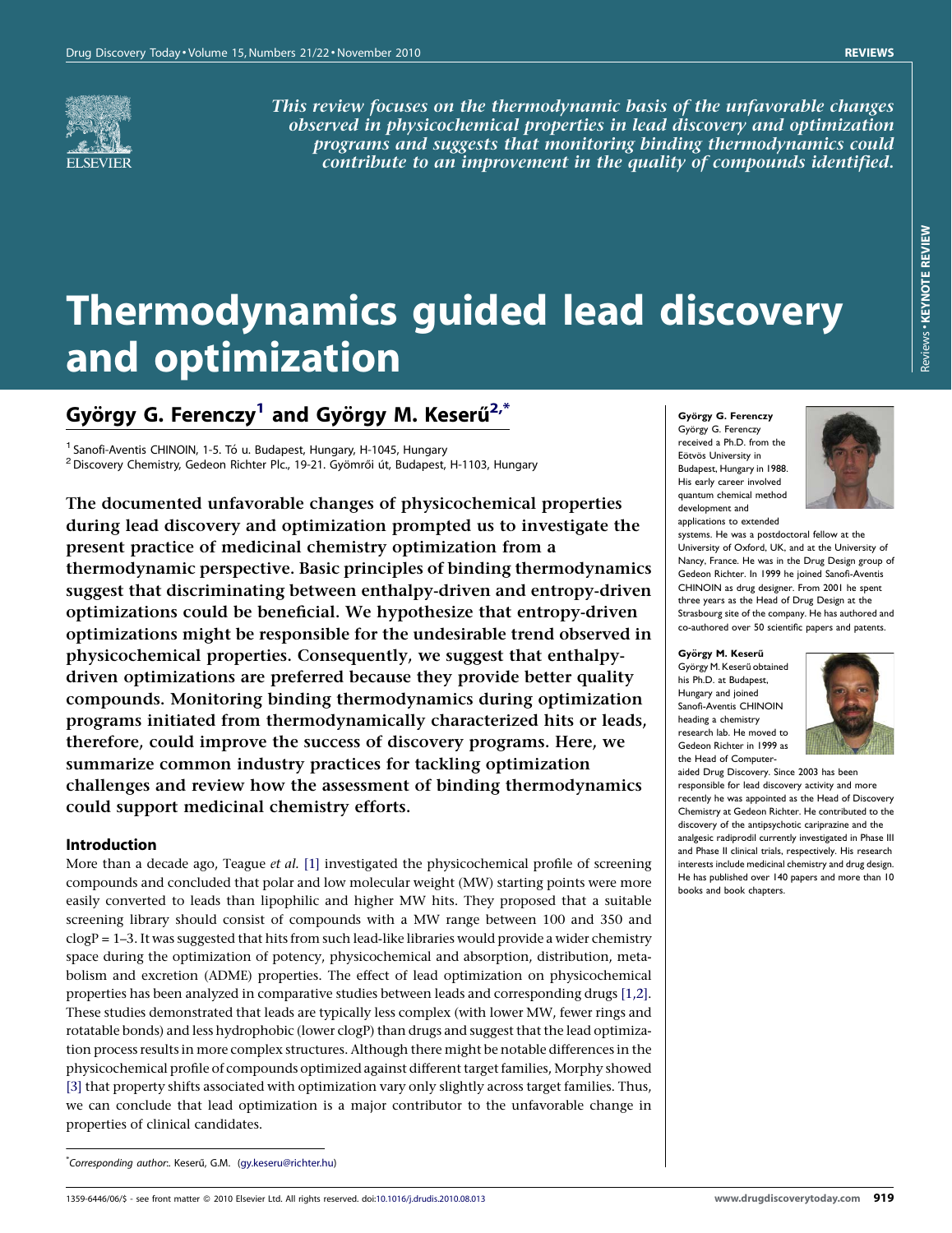# <span id="page-1-0"></span>Attempts to control property shifts

MW and lipophilicity have a major impact on compound quality because – in addition to physicochemical properties – these parameters have a considerable impact on drug metabolism and pharmacokinetics (DMPK) and safety profile. MW increases in parallel with complexity, yielding large and complex molecules that are more likely to form suboptimal or repulsive interactions upon binding to proteins, as demonstrated by Hann et al. [\[4\]](#page-12-0). Moreover, highly lipophilic compounds have a greater chance of being promiscuous [\[5,6\]](#page-12-0); they typically have limited solubility and ADME/ DMPK problems [\[7\]](#page-12-0). Because these properties have a direct impact on clinical success rates [\[8\]](#page-12-0), two strategic improvements have been introduced to the practice of lead optimization. First, compounds prepared in optimization programs are now screened extensively in physicochemical and in vitro ADME assays to evaluate their property profile. Second, following the original idea of Teague et al. [\[1\]](#page-12-0), it was concluded that less complex, polar, low MW hits serve as better starting points for optimization. Fragment-based drug discovery (FBDD) straightforwardly realizes this concept. Restricted size and complexity of fragments results in low binding affinity; therefore, identification of fragment hits requires high concentration screening and, consequently, high solubility for fragments. The fragment space defined by the 'rule of three' [\[9\]](#page-12-0) typically fulfills these criteria. FBDD reviews frequently claim that physical properties could be more easily controlled in optimizing fragments than starting from higher affinity high throughput screening (HTS) hits (see, for example, Ref. [\[10\]](#page-12-0)). The hope that unfavorable property shifts could be avoided by using FBDD strategies has generated considerable interest in the medicinal chemistry community. Investigating whether fragments could really help reduce property shifts, we collected fragment hit-lead pairs from the literature [\[11–14\]](#page-12-0) and compared their physicochemical profiles to those of recent HTS hits and HTS leads. Our hit-to-lead database consists of 59 HTS [\[15\]](#page-13-0) and 34 fragment hits and leads, respectively, which were all screened against the same set of targets, including proteases, kinases and GPCRs (Supplementary Data).

HTS hits typically showed micromolar affinity with a mean pPotency of 6.01 (Fig. 1a), which was higher than the pPotency



Average properties of fragment (FR) and HTS hits and leads.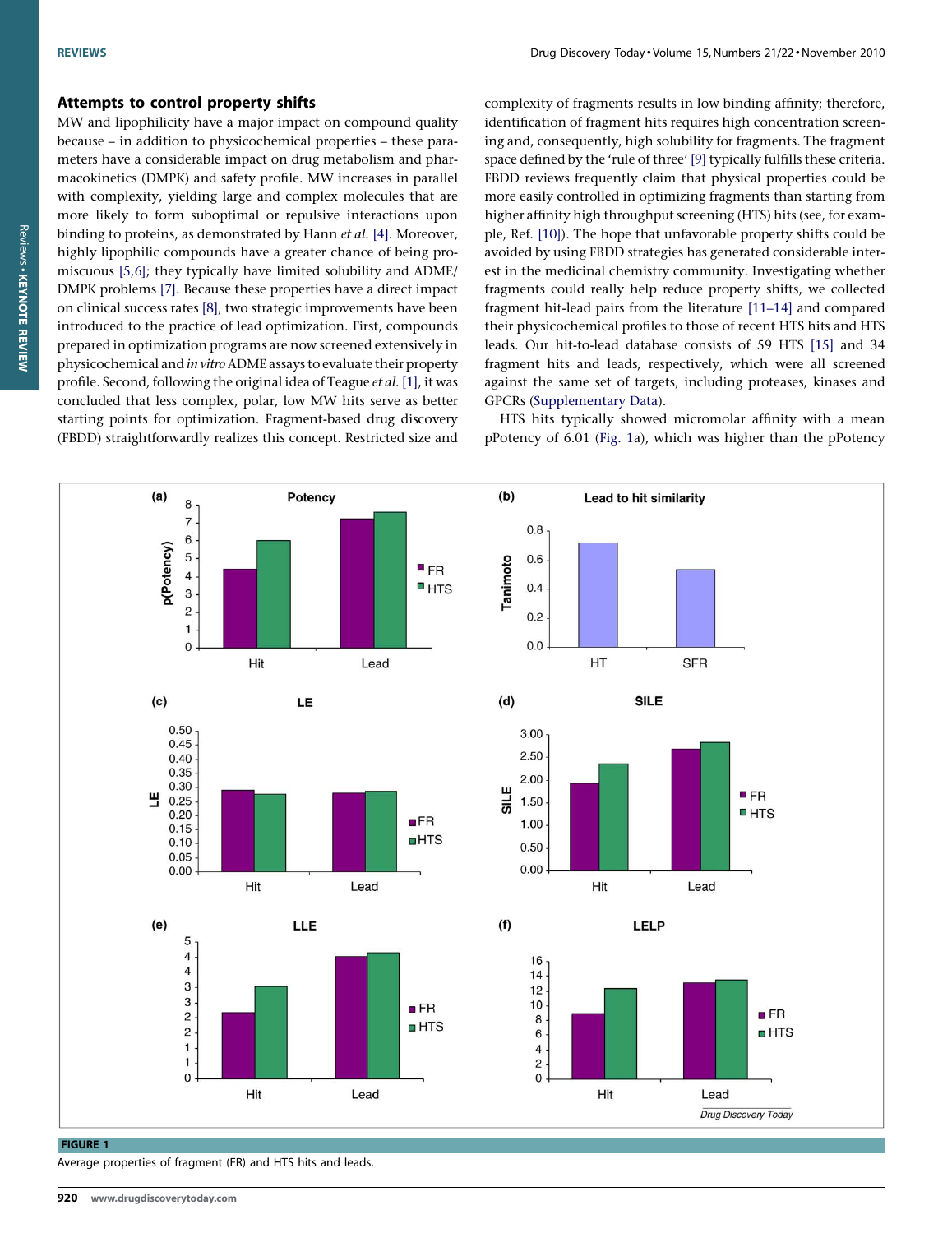obtained for less complex fragment hits (pPotency = 4.41), as expected. Hit-to-lead optimization from HTS hits resulted in HTS leads with a median pPotency of 7.60, representing an increase in affinity of approximately one order of magnitude. In the case of fragment hits, the mean pPotency of leads reached 7.20, revealing that fragment hits could be effectively optimized to leads having similar affinity to that of HTS leads. In addition to the significant increase in affinity, the average of Tanimoto similarities calculated between corresponding hit and lead pairs ([Fig. 1b](#page-1-0)) suggests that hit-to-lead optimization of fragment hits led to structurally dissimilar leads. The larger chemistry space and the increased freedom of operation associated with fragment hits seem to be reflected in Tanimoto indices obtained for fragment- (0.53) and HTS-based (0.72) optimizations.

Next, we investigated ligand efficiency measures, including original ligand efficiency (LE) [\[16\]](#page-13-0) and size-independent ligand efficiency (SILE) [\[17\]](#page-13-0). Contrary to the frequently cited phenomena of the high LE of fragments [\[10\],](#page-12-0) we found that HTS hits and leads have LE similar to that of fragment pairs ([Fig. 1](#page-1-0)c). It seems that the high potency of HTS hits compensates for their more complex nature, resulting in high LE for those HTS hits that could be followed up and optimized to leads. It was interesting to see, however, that the initial LEs did not improve for either fragmentor HTS-based optimizations. Because the size dependency of LE became obvious recently, we also compared SILE for fragment and HTS hits and leads [\(Fig. 1](#page-1-0)d). SILE of HTS hits and leads was higher than that of the fragments, although their difference became marginal for leads. Comparing lipophilic efficiencies, we found that the better lipophylic ligand efficiency (LLE) [\[15\]](#page-13-0) of fragment hits disappeared for leads having virtually identical LLE to that of HTS leads [\(Fig. 1e](#page-1-0)). Recently, we introduced a new metric – LELP, defined as the ratio of logP and LE [\[15\]](#page-13-0) – to depict the price of LE paid in logP (i.e. a lower absolute value of LELP is better). The present analysis revealed that LELP does not improve during the optimization of HTS hits to leads. More importantly, increasing LELP values associated with hit-to-lead optimizations of fragments suggests that improved affinity of fragment leads was primarily achieved by adding lipophilicity [\(Fig. 1](#page-1-0)f). Although LELP indicates that lipophilic efficiency deteriorates during hit-to-lead optimizations, SILE values demonstrate that ligand efficiency improves for both fragment and HTS hits and, furthermore, that this improve-

ment seems to be more significant for fragment hits. The significant increase in affinity combined with large structural changes during hit-to-lead optimization underlines the advantage of fragment-based approaches over conventional HTS-based optimization because the former provides diverse lead chemotypes with almost the same affinity for leads as HTS leads. Although these advantages made fragment-based approaches popular in earlyphase discovery, analyzing the basic properties of fragment hits and leads highlighted that, like HTS hits, the properties of fragments are also shifted unfavorably (Fig. 2).

At the hit-identification phase, fragment hits are notably less complex and lipophilic than HTS hits, as described in most case studies reporting fragment-based hit discovery [\[11–14\].](#page-12-0) This is one of the conceptual advantages of fragment screening: we can pick up a less complex and more soluble starting point for hit-to-lead studies. Unfortunately, our most important finding is that these good-quality fragment hits are optimized to leads with high MW and logP. Contrary to previous hopes of fragment-based approaches, this observation suggests that maintaining or improving LE or SILE alone is not a guarantee for high-quality leads. Fragment leads have a MW almost identical to that of HTS leads, and both groups have a similarly high logP that is in line with present medicinal chemistry practice [\[5\].](#page-12-0) Although most of the HTS-based optimizations do start from hits of higher MW and lipophilicity, this seems to be under control, as suggested by average changes detected during their optimization  $(\Delta MW)$ 75.63,  $\Delta$ logP 0.49). Fragment optimization, however, increased MW and lipophilicity more significantly ( $\Delta M W$  173.33,  $\Delta logP$ 0.93) as compared to their HTS-based counterparts, indicating that efficient optimization of fragments to potent leads is challenging (i.e. physicochemical properties could not be controlled easily, despite the attractive initial properties). These data indicate that present medicinal chemistry practice optimizes both HTS and fragment hits to leads that end up in the center of drug-like space. Consequently, further optimization with the same practice would shift the resulting candidate to the edge of the Lipinski zone with suboptimal physicochemical properties.

The impact of lead optimization on undesired property changes has been well documented. Analysis of a large number of hit and lead pairs identified by different strategies, including highthroughput screening, fragment screening, natural product



#### FIGURE 2

Median molecular weights and logP calculated for fragment (FR) and HTS hits and leads. Corresponding values of historical leads (HL) [\[15\]](#page-13-0) and compounds representing the present medicinal chemistry practice (MedChem) [\[5\]](#page-12-0) are depicted for comparison.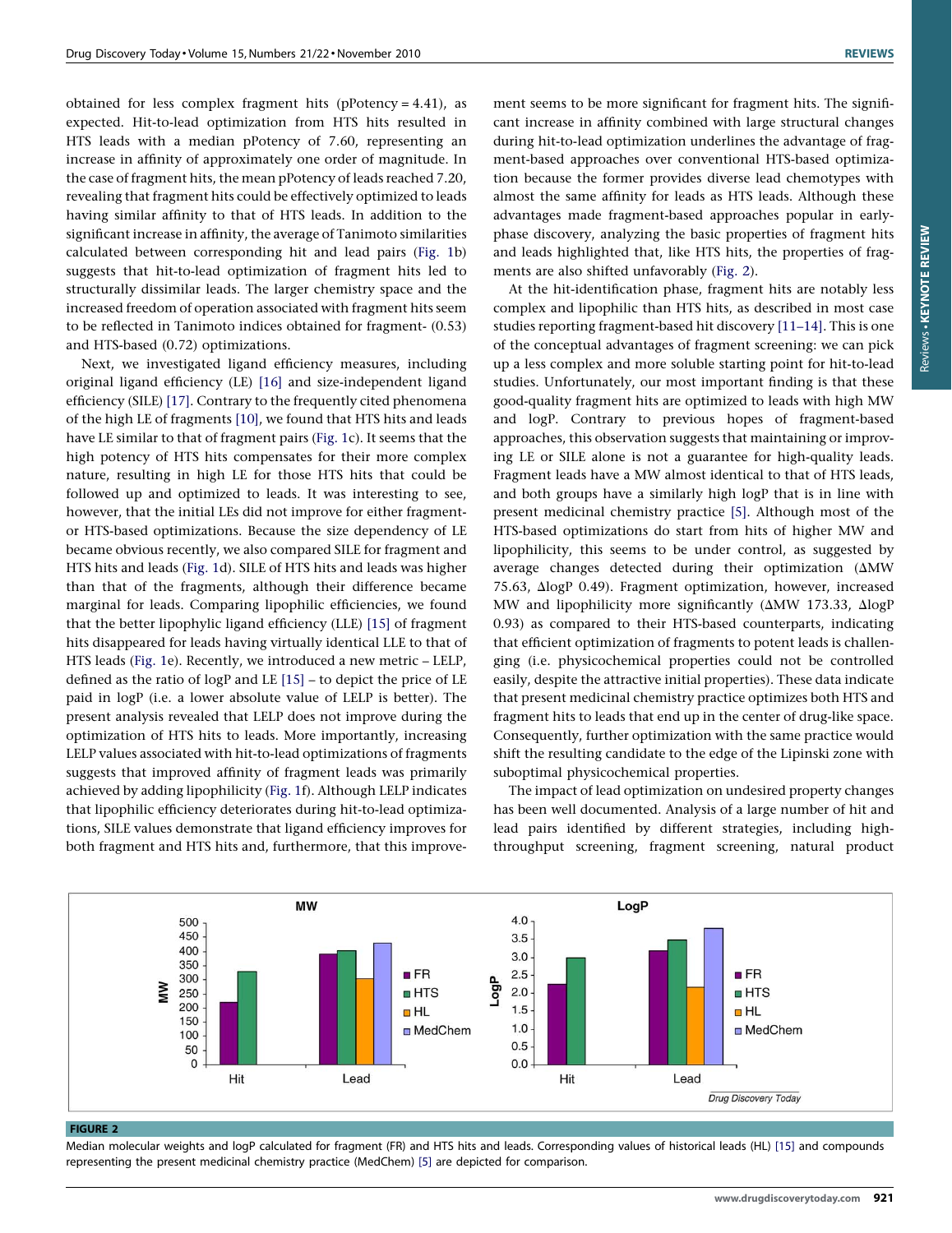screening and virtual screening, has demonstrated [\[15,18\]](#page-13-0) that this unfavorable shift in physicochemical properties can be traced back to lead discovery. We concluded that the increase in logP and MW during hit-to-lead optimization is independent of the nature of the library screened, the detection technology applied and the lead discovery strategy used. Here, we show that fragment-based approaches cannot avoid unfavorable property shifts per se. These observations suggest that it is the optimization practice that is a major contributor to property shifts, which prompted us to investigate the thermodynamic basis of optimization.

# Thermodynamics of optimization

The most important objective of hit or lead optimizations is improving ligand binding. The logarithm of binding affinity – usually quantified by  $K_d$  or  $K_i$  values – is proportional to the Gibbs binding free energy ( $\Delta G_{bind}$ , Eq. (1)).

$$
\Delta G_{\text{bind}} = RT \ln K_{\text{d}} \sim RT \ln K_{\text{i}} \tag{1}
$$

where  $R$  is the gas constant,  $T$  is the absolute temperature,  $K_d$  is the apparent equilibrium dissociation constant and  $K_i$  is the inhibition constant defined by the Cheng–Prusoff equation [\[19\]](#page-13-0).  $\Delta G$  is a function of the binding enthalpy  $(\Delta H)$  and the binding entropy  $(\Delta S)$ .

$$
\Delta G_{\text{bind}} = \Delta H_{\text{bind}} - T \Delta S_{\text{bind}} \tag{2}
$$

From a thermodynamic point of view, Eq. (2) suggests that the real challenge of medicinal chemistry optimization is to overcome enthalpy–entropy compensation [\[20\]](#page-13-0). There are two alternatives to achieve this goal: enthalpy-driven optimizations are characterized by decreasing  $\Delta H$  that dominates over disfavored  $\Delta S$  changes, and entropy-driven optimizations could be realized by increasing  $\Delta S$  to compensate for  $\Delta H$  penalties.

Ligand binding is a multistep process that involves the conformational rearrangement and desolvation of both the ligand and the binding site and that is followed by the formation of the ligand– receptor complex. Assuming equilibrium thermodynamics, each of these elemental steps contributes to the binding thermodynamics of the ligand. Ligand binding is usually accompanied by conformational rearrangement of both the ligand and the receptor, and this typically represents an enthalpic penalty. Desolvation restructures organized water clusters around the ligand, which results in a significant entropic reward. Replacement of water from the binding site might be both enthalpic and entropic, depending on the binding interactions of the replaced waters. H-bonds broken upon desolvation, however, are responsible for an additional enthalpic penalty. Formation of the ligand–receptor complex is typically coupled to forming new interactions between the ligand and its binding site that are enthalpically beneficial. Molecular recognition of the ligand, however, limits its external rotational and translational freedom (as well as ligand and protein flexibility) and, therefore, represents an entropic penalty. Although the thermodynamic impact of long-range effects is usually neglected, they could also contribute to ligand binding. The net effect of these enthalpy and entropy components determines whether the binding is enthalpy or entropy dominated; thus, the optimization can be enthalpy or entropy driven, depending on which component contributes more significantly to the affinity improvement.

Considering the enthalpic and entropic components of ligand binding, it was concluded that enthalpy-driven optimization is challenging [\[21\]](#page-13-0). Significant gain in binding enthalpy is associated with the formation of new contacts with optimal geometry that require new interaction partners such as charged groups, donors and/or acceptors at the ligand side. These new heteroatoms disfavor desolvation of the ligand and result in an enthalpic penalty. Because the new interactions formed upon binding reduce ligand and protein flexibility, they also contribute to the decrease of conformational entropy. Consequently, the gain in binding enthalpy could be easily compensated by enthalpic and entropic penalties caused by disfavored changes in desolvation and conformational entropy. In the case of entropy-driven optimizations, the gain in binding entropy could be realized by the increased lipophilicity of the ligand. More lipophilic compounds desolvate more easily, resulting in a significant reward in desolvation entropy. In addition, medicinal chemistry efforts reducing ligand flexibility – which usually increase MW and complexity – decrease the penalty arising from conformational entropy changes. Significant gain in desolvation entropy in conjunction with decreased penalty from conformational entropy is hardly compensated by enthalpic penalties. Because the optimization of specific interactions is far more difficult than increasing lipophilicity and complexity, entropy-driven optimization [\[21\]](#page-13-0) seems to be a straightforward approach for medicinal chemistry teams working with strict timelines. In fact, entropy-driven optimization by adding lipophilic moieties and applying chain-ring strategies are successful tools routinely used in medicinal chemistry programs. Most of these optimizations, therefore, have significant entropy components, giving a thermodynamic rationale for undesirable property shifts. A recent article by Ladbury et al. [\[22\]](#page-13-0) supports this hypothesis. The authors analyzed more than 400 isothermal calorimetry data obtained on more than 250 protein–ligand complexes and found a correlation between binding free energy and apolar surface burial upon complex formation. This finding is in accordance with the general medicinal chemistry observation that lipophilic interactions have a crucial role in binding affinity. Although the correlation between  $-T\Delta S$  and apolar surface burial was less remarkable, they identified a statistically significant trend indicating that increasing apolar surface burial is entropically favored. This result gives additional support to the notion that entropic optimization would be a major source of increasing lipophilicity and complexity documented in the medicinal chemistry literature.

# Guidelines for thermodynamics-driven optimization

Resolution of the binding free energy into entropy and enthalpy components goes beyond the usual characterization by affinity and it might be found useful at various stages of the hit to drug candidate process.

A major challenge in optimization is that it is easier to achieve improved binding by increased hydrophobicity than by optimized polar interactions. Although it is a general assumption that improved polar interactions lead to more favorable binding enthalpy, we cannot fully control the enthalpy by simply engineering interactions. For this reason, it is advantageous to measure the binding free energy components at an early stage of drug discovery to guarantee advantageous polar interactions and to monitor them in the course of optimization. At decision points, such as hit or lead selection, the enthalpy content of binding is an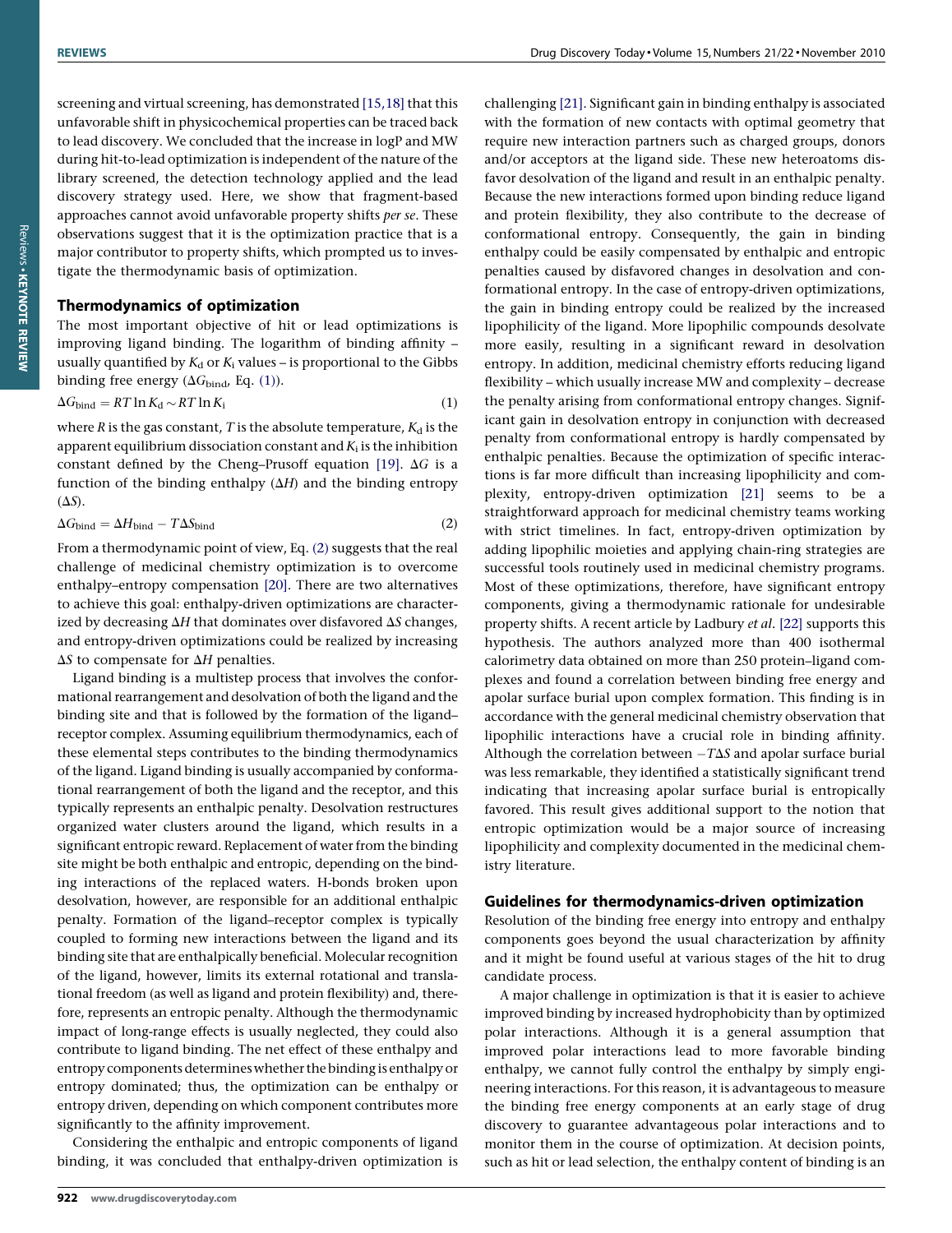Reviews -

 KEYNOTE REVIEWReviews - KEYNOTE REVIEW

important piece of information to consider when one compares the potential of compound series (i.e. to assess whether an affinity gain together with a favorable physicochemical profile can be achieved upon optimization). In this respect, thermodynamic signature shows similarity to metrics that define LE and, in particular, to LLE [\[5\]](#page-12-0) and LELP [\[15\].](#page-13-0) Compound characterization by LLE and LELP aims to support the optimization of affinity without increasing lipophilicity. Importantly, compound polarity does not necessarily correlate directly to the enthalpic component of binding. It is not the presence of the polar groups but their favorable interactions with the protein that contribute to the increase of binding enthalpy. This explains why no correlation was observed between the binding enthalpy and polarity-related Lipinski parameters for oral bioavailability [\[20\]](#page-13-0). The presence of polar groups is, however, a prerequisite for high binding enthalpy.

A measure of the enthalpic content of the binding is enthalpic efficiency (EE) [\[23\],](#page-13-0) which is defined as  $\Delta H/N_{\mathrm{hv}}$ , where  $N_{\mathrm{hv}}$  is the number of non-hydrogen atoms. (An alternative called 'specific EE' and defined as  $\Delta H/N_{\rm polar}$ , with  $N_{\rm polar}$  being the number of polar atoms, has also been proposed [\[23\].](#page-13-0)) EE is similar to LE, but  $\Delta H$  in EE replaces  $pK_i$  in LE. It is well documented, however, that LE depends on the number of heavy atoms [\[17,24\]](#page-13-0) and the SILE was defined as  $pK_i/N_{\text{hv}}^{0.3}$  [\[17\]](#page-13-0). SILE enables an unbiased comparison of ligands of different sizes. Concerning EE, we have shown elsewhere [\[25\]](#page-13-0) that it strongly depends on the number of atoms and that this dependence is different from that found for LE. The maximal observed  $\Delta H$  increases (i.e. becomes less favorable) with increasing atom number and so does the maximal EE ( $EE_{\text{max}}$ ). Nevertheless, the trend between  $N_{\text{hv}}$  and  $\text{EE}_{\text{max}}$  agrees with that found between  $N_{\text{hv}}$  and  $LE_{\text{max}}$  [\[17\],](#page-13-0) although the parameters are different. The size dependency of EE would, therefore, potentially mislead chemists when compounds based on different scaffolds and sizes are compared. To avoid such size-biased prioritizations, we introduced [\[25\]](#page-13-0) the size-independent enthalpic efficiency (SIHE), defined as SIHE =  $0.018 \times \Delta H \times N^{0.3}$  if  $\Delta H$  is obtained at 300 K and is expressed in kcal/mol units. SIHE is a meaningful measure of the optimization potential of compounds helping series selection and optimization monitoring before late optimization.

An optimal scenario of the optimization achieves affinity increase with only a modest growth in MW and lipophilicity. This can be realized by increasing the enthalpy content of the binding via the introduction of optimized polar interactions. Unfortunately, engineering of such interactions is a challenging task for several reasons. Polar interactions are highly sensitive to the relative positions of the interacting partners; in most cases, this sensitivity exceeds the precision our predictive tools can reach. Furthermore, the additivity of the free energy or its components is an approximation that also represents a hurdle in compound design [\[26\]](#page-13-0). Although it is reasonable to assume the additivity of the enthalpy of pairwise non-bonded interactions, the same cannot generally be assumed for the entropy and the free energy. This is due to the new or lost specific interactions that will change the number and population of available states for the system [\[27\]](#page-13-0). This issue is also related to the ubiquitous phenomenon of enthalpy–entropy compensation when, for example, the creation of a strong H-bond results in a favorable enthalpy gain that is largely compensated by an unfavorable entropy loss caused

by the decrease of the available states for the system. These limitations of ligand design call for the experimental monitoring of the optimization by both structural studies and binding enthalpy measurements. Whereas X-ray or nuclear magnetic resonance (NMR) structures give a basically qualitative picture of the ligand–protein binding, thermodynamic data enable a quantification of the interactions. Thermodynamic data can come from the measurement of  $K_d$  at different temperatures followed by the application of the van't Hoff equation to derive  $\Delta H$  and T $\Delta S$  [\[28\]](#page-13-0) or from isothermal titration calorimetry (ITC) experiments [\[29,30\].](#page-13-0) Both of the techniques provide the net thermodynamics of ligand binding that makes the structural interpretation of these data challenging. The former approach requires that enthalpy shows no temperature dependence  $(\Delta C_p \sim 0)$ , which is less typical for systems other than membrane proteins [\[31\].](#page-13-0) The ability to spot curvature in the plot caused by experimental error in  $K_d$  further complicates deriving thermodynamic parameters by the van't Hoff equation. Steady-state measurements over a broad temperature range and rigorous curvature analysis, therefore, are suggested to obtain confident datasets. Finally, interdependency of  $\Delta H$  and  $T\Delta S$  impacts the interpretation of enthalpic and entropic components of ligand binding. ITC has the advantage of measuring  $\Delta H$  directly, but its principal limitations are high protein requirement and low throughput. It should be noted that enthalpy values can change dramatically depending upon such conditions as temperature, pH, buffer, and so on. On one hand, enthalpy data should be corrected for superimposed protonation steps [\[26\]](#page-13-0) and ion binding and release [\[32\]](#page-13-0) if necessary. On the other hand, because enthalpy is an integral function of the heat capacity change, it might be important to measure  $\Delta C_p$  as well. Recent efforts with enthalpy arrays and automated ITC instruments promise to alleviate limitations in throughput [\[33,34\].](#page-13-0) Considering all of the limitations associated with the experimental evaluation of binding thermodynamics, carefully checked data generated for a series of compounds in unified conditions (a case typical in pharma optimizations) can be directly compared and analyzed.

In most cases, quantitative structure–activity relationships (QSAR) use  $K_d$  or IC<sub>50</sub>, which are directly related to  $\Delta G$ . A beneficial alternative is  $\Delta H$  [\[35,36\]](#page-13-0) because it better reflects the interactions between the ligand and the target. With accurate  $\Delta H$  values made available by ITC, this avenue can readily be explored. Although  $\Delta H$ is not the ultimate function we might want to optimize, a quantitative determination of  $\Delta H$  enables us to have a better understanding of the interactions and to control the enthalpy content of binding.

Although thermodynamic and structural studies are mutually corroborating and are best used together, in cases in which structural information is not available, thermodynamic experiments can provide us with information on the binding interactions and thus also with quantitative experimental feedback on the success of compound design.

The thermodynamic analysis of ligand–receptor binding can, in some cases, also provide us with information on the agonist or antagonist nature of ligands. Agonists and antagonists can bind to the same receptor with different thermodynamic signatures. After the pioneering work of Weiland et al. [\[37\]](#page-13-0), it turned out that the relative enthalpy and entropy components of agonist versus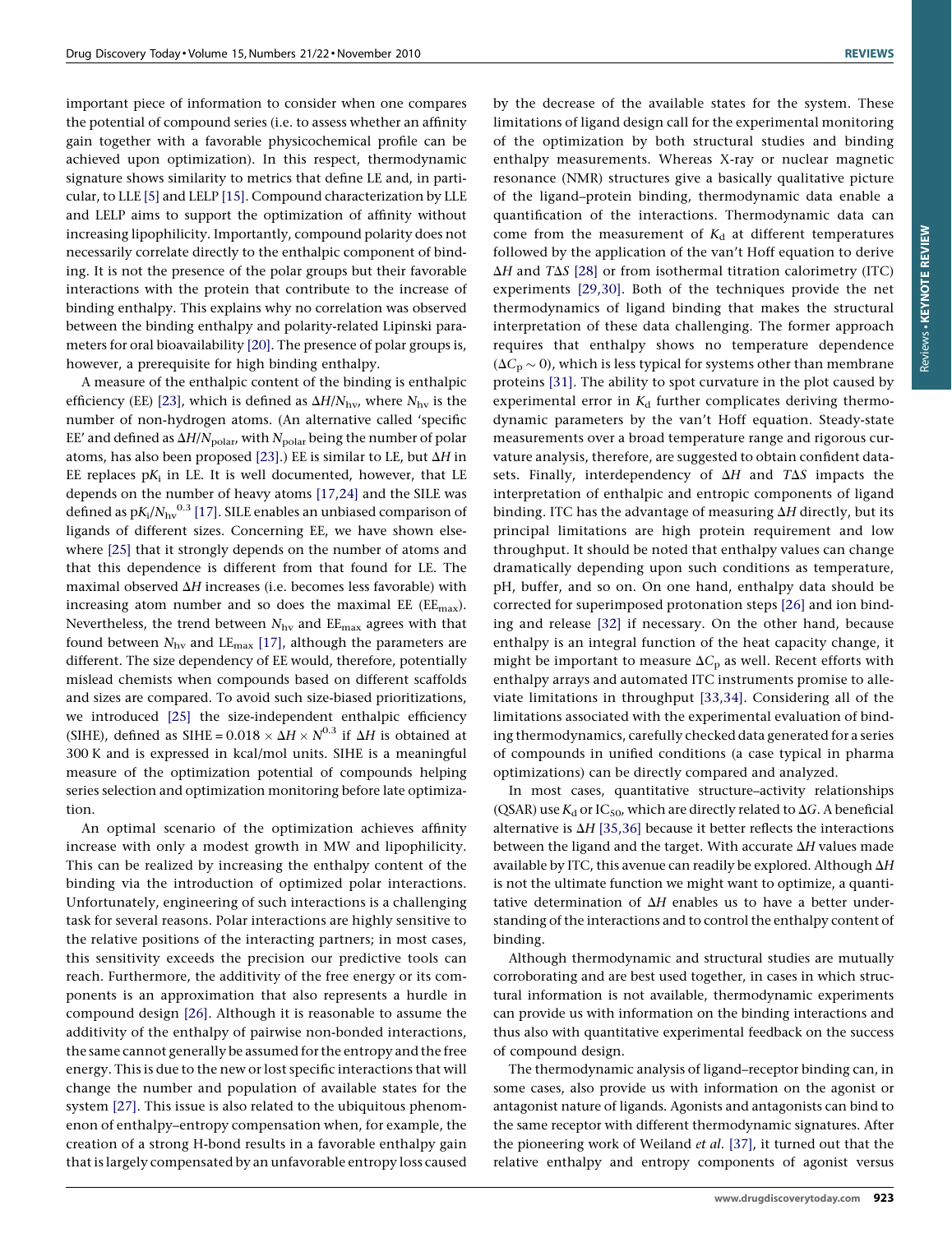antagonist binding are receptor dependent [\[38–42\].](#page-13-0) Furthermore, it was demonstrated that the discrimination depends on the experimental conditions applied [\[43,44\].](#page-13-0) This could suggest that the interactions of agonists and antagonists do differ, but this might not necessarily be manifested in the outcome of thermodynamic experiments because various contributions might cancel each other out. Appropriately chosen experimental conditions could perhaps affect the thermodynamic signatures of agonists and antagonists differently and, thus, a functional discrimination by thermodynamic experiments might become possible.

Because  $\Delta H$  affords a quantitative measure of the interactions, it can contribute to the localization of enthalpy hot spots of the active site and the identification of the crucial binding motifs of ligands. Structural changes in the ligand and its protein complex that are associated with significant favorable binding enthalpy are signs of new or optimized interactions. In this way, groups responsible for these advantageous interactions can be identified [\[44\]](#page-13-0). Thus, these interactions might be kept in the optimization of the compounds or they could serve as templates to introduce similar interactions in other compounds.

Overcoming enthalpy–entropy compensation by designing specific new interactions is extremely difficult, making elimination of entropy-driven optimization unrealistic. Furthermore, the complexity of the binding event prevents delineating quantitative structure–thermodynamic relationships. We argue, however, that based on the evaluation of thermodynamic signatures, the practice of medicinal chemistry optimization could be thermodynamically more balanced. Basically, there are two strategies towards this goal. The first option is monitoring binding thermodynamics continuously during optimizations to support the design of thermodynamically balanced compounds in each round of the optimization cycle for follow-up [\[45\].](#page-13-0) The other option is the thermodynamic characterization of all available starting points and the selection of the enthalpically most favored ones for subsequent entropy-driven optimization. In addition, a combination of these strategies might also provide more viable leads. Balanced optimization can be achieved with favorable enthalpy and entropy contributions, which could give a limit on the desired entropy change. Independent of the approach used, the increasing enthalpic contributions to binding affinity would improve the quality of compounds optimized.

# Case studies

In this section, we discuss the practical utility of thermodynamic characterization used in early- and late-phase optimizations. Case studies of early optimization involve both HTS-based and fragment-based approaches (renin inhibitors and carbonic anhydrase, respectively). Late-stage optimizations are exemplified by HMG-CoA and renin inhibitors.

# Early-phase optimizations

# Renin inhibitors

Renin is an aspartic protease of the renin–angiotensin system that cleaves its natural substrate, angiotensinogen, to angiotensin I. Angiotensin-converting enzyme processes angiotensin I further to the vasoconstrictor angiotensin II. The cleavage of angiotensinogen is the rate-determining step in the production of angiotensin II, suggesting that renin inhibitors are a promising therapy for

hypertension. The efficacy of Aliskiren, the first-in-class drug, provided clinical proof of concept for the development of nonpeptidic renin inhibitors. Although the first attempts to identify potent, orally active renin inhibitors were initiated almost 30 years ago, most of the peptidic or peptidomimetic compounds failed because of dissolution-limited absorption, high metabolic clearance and low oral bioavailability. Consequently, the identification and optimization of potent, non-peptidic, low MW, orally active renin inhibitors is desirable.

Diaminopyrimidine-type renin inhibitors were discovered by an HTS campaign at Pfizer identifying 1 with double-digit micromolar affinity [\[46\]](#page-13-0) ([Fig. 3\)](#page-6-0). Parallel synthesis of a 450-membered focused library around the diaminopyrimidine core resulted in 2, a low micromolar renin inhibitor. The X-ray structure of the renin-2 complex revealed that the diaminopyrimidine part of the molecule is stabilized by five hydrogen bonds; however, this analysis identified that the large S2 hydrophobic pocket and the smaller hydrophobic S3 subpocket were unoccupied. Because preliminary studies to fill the S2 pocket failed, 2 was first tethered by a tetrahydroisoquinoline (3) and a benzoxazinone (4) ring system, which were extended by a methoxypropyl side-chain toward the S3 subpocket [\[47,48\]](#page-13-0).

X-ray analysis of the renin-3 complex showed that all hydrogen bonds stayed intact around the diaminopyrimidine core and that the methoxypropyl side-chain reached the S3 subpocket. Although this optimization increased the SILE significantly, there was only a small improvement in the SIHE and a marginal change in the LELP. The thermodynamic signature of 3 was recorded and compared to that of 2 ([Fig. 4\)](#page-7-0). New hydrophobic van der Waals contacts resulted in a moderate gain in  $\Delta H$  that was less than 1 kcal/mol. Displacing ordered water molecules from the hydrophobic S3 subpocket, however, was entropically favored and compensated for the entropy loss associated with the decreased flexibility, as indicated by the almost 2 kcal/mol gain in  $T\Delta S$ . These significant entropy effects identify the optimization of 2 to 3 as being basically entropy driven, as indicated by the marginal improvement detected in SIHE.

Although the X-ray structure of the renin-4 complex is not publicly available, the complex of its 2,2-dimethyl-benzoxazinone analog was crystallized and showed that all the hydrogen bonds identified for 2 exist and that the S3 subpocket was filled by the methoxypropyl side-chain. This optimization increased both SILE and SIHE significantly and largely improved LELP simultaneously. Thermodynamic profiling of 4 revealed that in addition to the entropy gain caused by filling S3, significant enthalpic components are present ([Fig. 4](#page-7-0)). The methyl group in position 2 formed favored van der Waals contacts and it is probable the benzoxazinone group was involved in new polar contacts within the active site. These new interactions yielded a significant gain in enthalpy  $(\Delta H \sim 4 \text{ kcal/mol})$  that was only partially compensated by the entropic penalty ( $T\Delta S \sim 2$  kcal/mol) caused by the decreased flexibility and desolvation entropy. The significant enthalpy effects detected here mark this optimization as being enthalpy driven, as indicated by the significant improvement detected in SIHE.

Comparing these two outcomes of the early-phase optimization, the entropically optimized compound (3) is somewhat more potent than that obtained by enthalpy-driven optimization (4). Compound 3, however, has a significantly higher MW and higher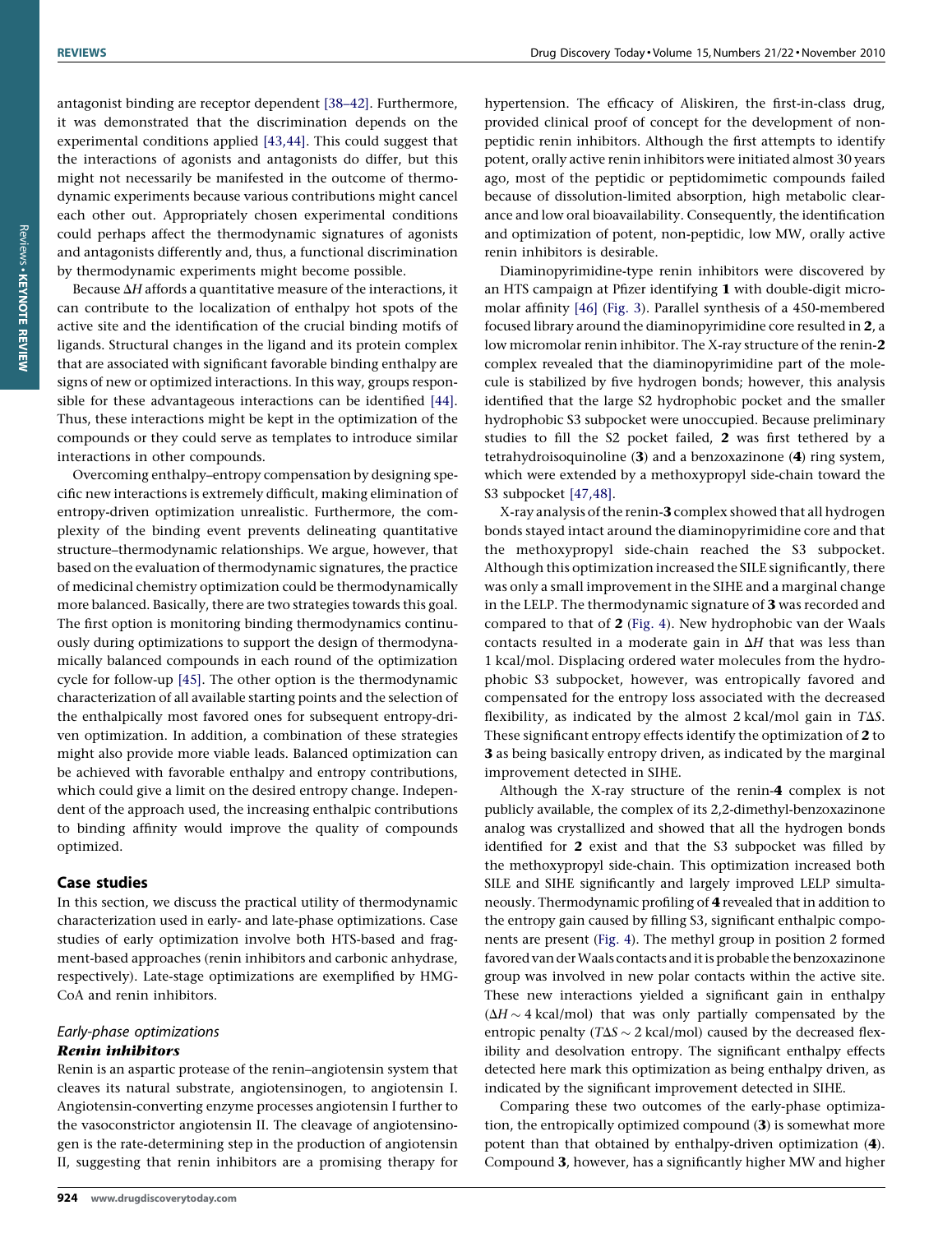<span id="page-6-0"></span>

FIGURE 3



lipophilicity than compound 4. This finding is in line with the expectation that enthalpy-driven optimizations generate much less unfavorable shifts in physicochemical properties. SILEs are almost identical for both compounds, making the ranking difficult on this basis. The lipophilic efficiency defined by LELP [\[15\]](#page-13-0) is, again, much better for compound 4. Comparison of the thermodynamic signatures shows that enthalpic components are much larger for compound 4 than for compound 3, as indicated by the corresponding SIHE values. Although the  $IC_{50}$  of compound 3 is half of that of compound 4, physicochemical and thermodynamic

data suggest the selection of compound 4 for further optimization. In fact, optimized compounds reported from these laboratories typically have benzoxazinone rather than tetrahydroisoquinoline rings [\[49\]](#page-13-0).

# Fragment-like carbonic anhydrase inhibitors

Carbonic anhydrase (CA) is a Zn-containing metallo-enzyme that catalyzes the hydration of  $CO<sub>2</sub>$  and the dehydration of bicarbonate. The human enzyme exists in several isoforms and is abundant in various tissues and cellular compartments. It plays a key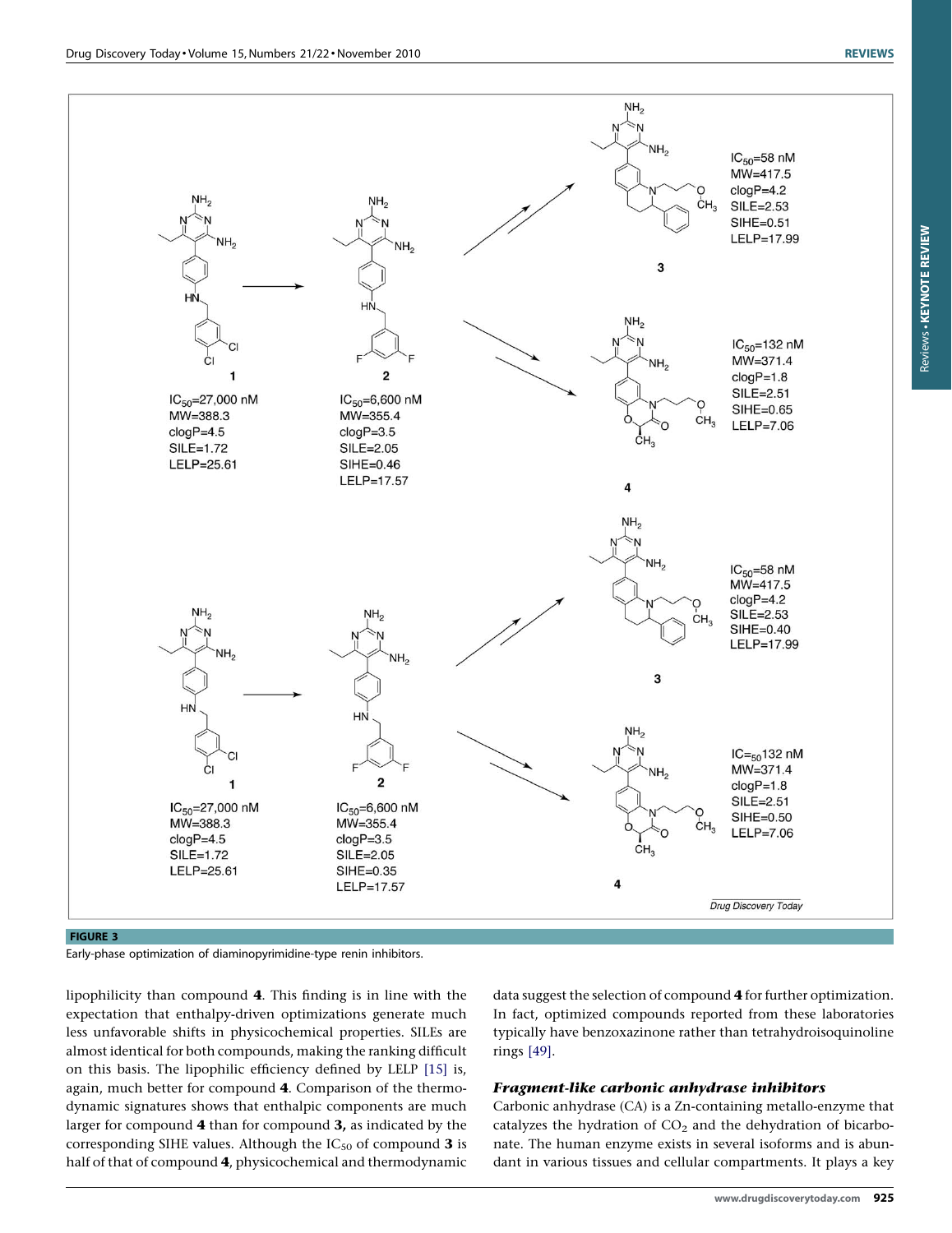<span id="page-7-0"></span>

FIGURE 4

Thermodynamic profile of renin inhibitors.

part in the regulation of pH and fluid balance in different parts of the body, and its inhibitors are used in various therapies. CA inhibitors are applied as diuretics, as antiglaucoma agents, in the management of mountain sickness and for the improvement of the arterial oxygenation in chronic obstructive pulmonary disease.

CA is an ideal model system; its catalytic mechanism and structure are thoroughly studied and well characterized [\[35\]](#page-13-0). Furthermore, it binds benzene sulfonamides – small, fragmentlike compounds (MW < 250 Da) with low flexibility and high affinity to CA. The binding of benzene sulfonamides to CA occurs without gross conformational change of the enzyme. Recently, Scott and Jones reported the thermodynamic optimization of benzene sulfonamide (BSA)-type CA fragment inhibitors supported by ITC experiments and X-ray structure determinations [\[50,51\]](#page-13-0) (Fig. 5). Their binding to CA is dominated by the interactions of the sulfonamide group. The binding free energies have favorable enthalpy and for the majority of the compounds a smaller favorable entropy component.

Substitutions on the benzene ring result in small changes in the binding affinity and thermodynamic signature of the ligands. To make meaningful comparisons of the binding free energies and their enthalpic and entropic components, the changes in  $\Delta G$ ,  $\Delta H$ and  $\Delta S$  with respect to the unsubstituted BSA (5) were investigated. The  $\Delta\Delta$  values enabled the tracking of subtle changes in the thermodynamics of binding [\(Fig. 6\)](#page-8-0).  $m$ -Cl,  $m$ -CN and  $m$ -OMe (compounds 6–8) have similar thermodynamic signatures with large negative  $-\Delta(T\Delta S)$  and smaller – but still large – positive  $\Delta\Delta H$ values that result in a small  $\Delta\Delta G$  that is either positive or negative. The o-Cl compound 9 shows a basically similar thermodynamic signature by having  $-\Delta(T\Delta S)$  and  $\Delta\Delta H$  values with the same sign as those of the previous compounds but with lower absolute values. All four compounds have binding thermodynamics inferior to the reference BSA because the entropy content of their binding was increased at the expense of enthalpy loss. The  $m$ -F compound  $10$  is different in having a smaller favorable entropic and an almost absent enthalpic component. The  $o$ -F derivative 11 differs from all previously discussed compounds because it has a large favorable

|                 | Compound | R1                      | R <sub>2</sub>              | $K_d/nM$ | LELP |           | SILE SIHE |
|-----------------|----------|-------------------------|-----------------------------|----------|------|-----------|-----------|
| NH <sub>2</sub> | 5        |                         |                             | 839      | 0.49 | 3.05 0.27 |           |
|                 | 6        |                         | $m$ -Cl                     | 591      | 2.30 |           | 3.03 0.19 |
|                 |          |                         | $m$ -OMe                    | 1640     | 1.04 |           | 2.75 0.18 |
|                 | 8        |                         | $m$ -CN                     | 423      | 0.38 |           | 3.02 0.22 |
| ∙R1             | 9        |                         | o-Cl                        | 1125     | 1.29 |           | 2.90 0.25 |
|                 | 10       |                         | $m-F$                       | 118      | 1.11 |           | 3.37 0.28 |
| R <sub>2</sub>  | 11       |                         | o-F                         | 314      | 0.68 |           | 3.17 0.35 |
|                 | 12       | p-benzylamide           |                             | 27       | 4.2  |           | 3.08 0.43 |
|                 | 13       | $p$ -benzylamide $m$ -F |                             | 20       | 4.36 |           | 3.09 0.49 |
|                 | 14       | $p$ -benzylamide $o$ -F |                             | 5.7      | 4.84 |           | 3.31 0.62 |
|                 |          |                         | <b>Drug Discovery Today</b> |          |      |           |           |

FIGURE 5

Fragment-like sulfonamide-type carbonic anhydrase inhibitors.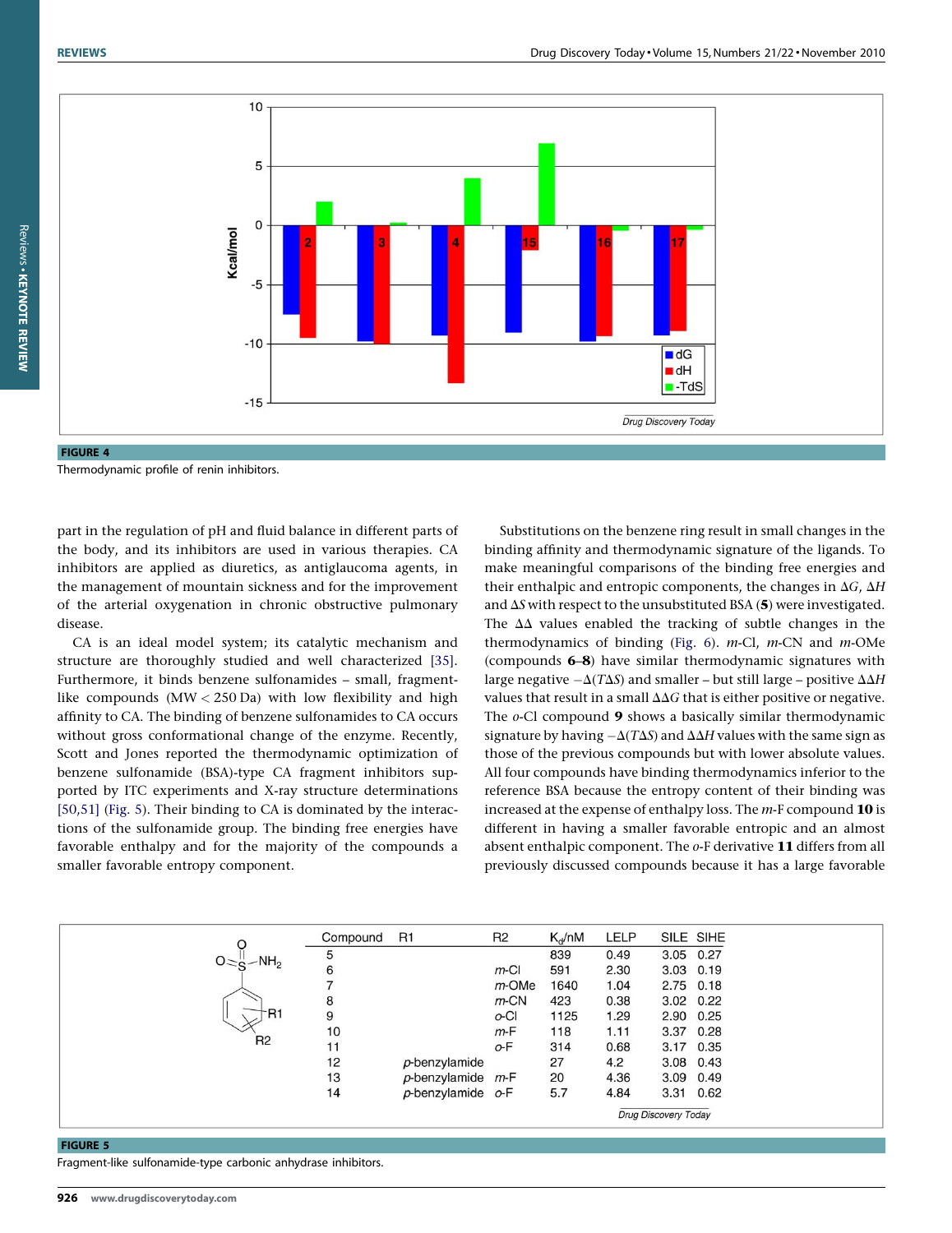<span id="page-8-0"></span>

Thermodynamic profile of carbonic anhydrase inhibitors of [Figure 5](#page-7-0).  $\Delta\Delta G$ ,  $\Delta\Delta H$  and  $-\Delta T\Delta S$  values relative to unsubstituted benzene sulfonamide 5.

enthalpic and a smaller, but still important, unfavorable entropic component.

An analysis of the X-ray structures of the  $o$ -Cl (9), m-F (10) and  $o$ -F (11) complexes supports the interpretation of the different thermodynamic signatures. The fluorine atom of the o-F derivative points towards the main chain amide NH of Thr200 and this interaction presumably contributes to the enthalpy of binding. By contrast, the fluorine atom of the  $m$ -F derivative points in the opposite direction towards a dominantly hydrophobic surface of the enzyme. The aromatic ring of the o-Cl derivative is twisted with respect to the position of fluorine derivatives and places the Cl-atom in a hydrophobic pocket. These structural differences rationalize why m-F and o-Cl derivatives have decreased enthalpy and increased entropy content and explain the privileged binding thermodynamics of the o-F derivative. The SILE of the BSA derivatives 5–11 has a maximum at the m-F derivative 10, and the SIHE of these compounds has a maximum at the o-F BSA 11. The high SIHE of 11 accompanied with a reasonable SILE value suggests this compound as being a more appropriate starting point for further optimization owing to its more important enthalpy component.

Compounds  $12-14$  include a *p*-benzylamide group ([Fig. 5\)](#page-7-0). Whereas 12 contains no further substituents, 13 and 14 are substituted by fluorine in the meta and ortho positions, to the sulfonamide group, respectively. Thus, within the pairs of 5 and 12, 10 and 13, and 11 and 14, either the absence of or the position of the F-substituent relative to the sulfonamide group is the same. The addition of the benzylamide group significantly improves binding in all three pairs, but the change in the binding free energy and its enthalpy and entropy components varies. This can be attributed to the varying intra- and intermolecular interactions in these compounds and in their CA complexes. Although

no experimental structure for these complexes is available, the binding features can be assumed from the X-ray structures of BSA derivatives and para-substituted benzylamide derivatives. The carboxamide group H-bonded to a water molecule that, in turn, is Hbonded to the enzyme. The F-substitution has a position-dependent effect on the H-bond acceptor ability of this carboxamide group. In addition, both the carboxamide and the sulfonamide groups can directly interact with an adjacent fluorine atom. Compound 14 shows the highest affinity and the highest enthalpy component, and its superiority is readily shown by its favorable SILE and SIHE values [\(Fig. 5\)](#page-7-0). Although the most favorable enthalpy component among BSA derivatives 5–11 was already identified for  $o$ -F BSA 11, the addition of the  $p$ -benzylamide group not only increased the enthalpy content of binding but also resulted in the highest affinity compound. Thus, F-substitution ortho to the sulfonamide group has privileged properties in the BSA series, and this suggests that o-F BSA derivatives are particularly well suited for further investigations. In spite of this finding, a search in Prous Science Integrity<sup>®</sup> [\[49\]](#page-13-0) resulted in 15 m-F BSA derivatives associated with CA activity and no o-F BSA derivatives, as reported by Scott and Jones [\[50,51\].](#page-13-0)

# Late-phase optimizations Renin inhibitors

Diaminopyrimidine-type renin inhibitors were next optimized toward the large hydrophobic S2 pocket [\(Fig. 7\)](#page-9-0). NMR auxiliary screens identified an N-aryl-benzamide that binds to the S2 pocket. Inter-ligand nuclear Overhauser- effect (NOE) data suggested that the N-aryl-benzamide can be linked to the amino group located in position 4 of the diaminopyrimidine core. Compound 15 identified in this way showed somewhat less affinity ( $IC_{50} = 336$  nM), probably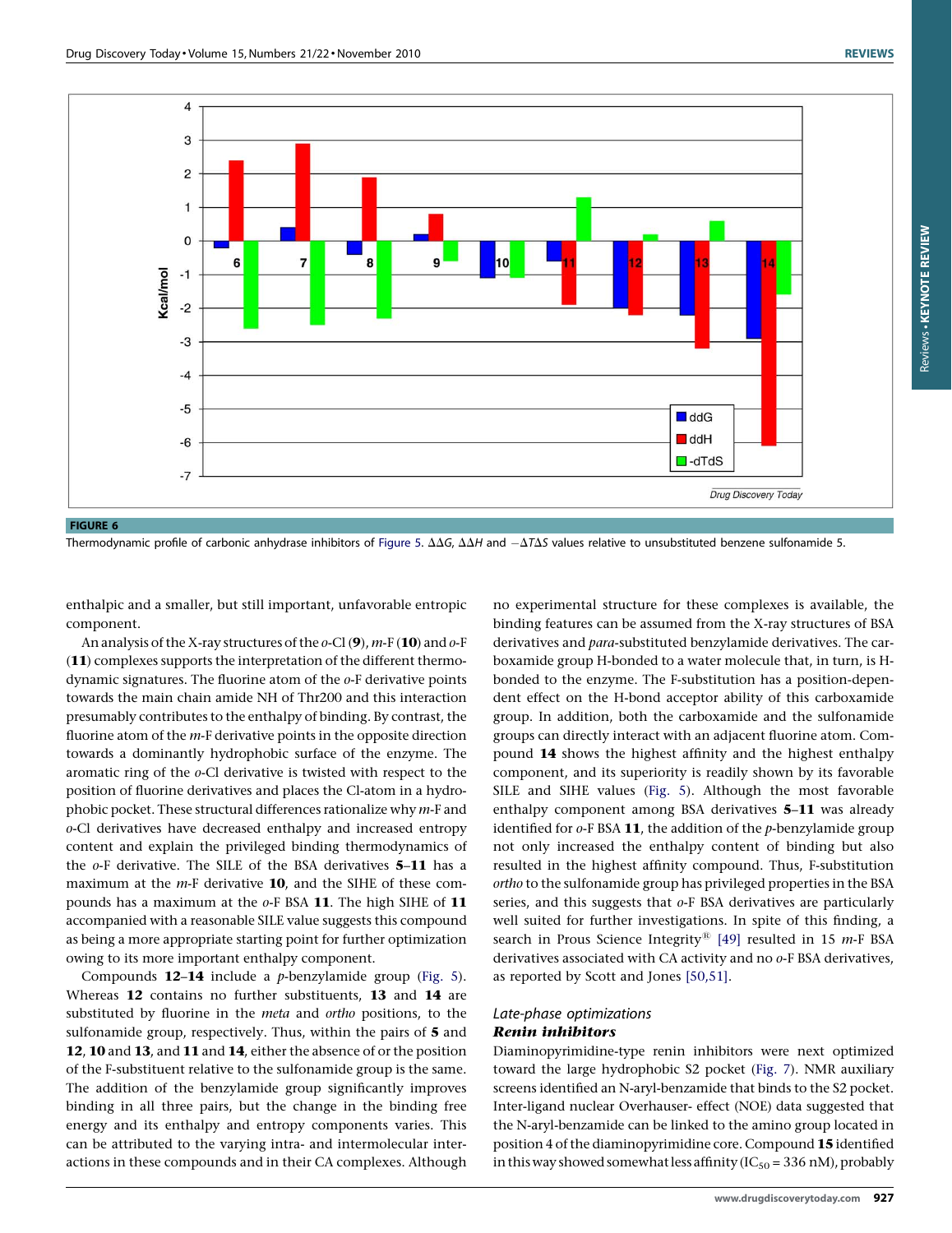<span id="page-9-0"></span>



because of the suboptimal contacts formed within the S2 pocket. Thermodynamic profiling of this compound ([Fig. 4\)](#page-7-0) indicated a significant loss in binding enthalpy and a large gain in entropy. Disfavored binding enthalpy suggested that polar groups in the aryl benzamide moiety could not form H-bonds in the S2 pocket and, thus, the penalty in desolvation could not be compensated by enthalpic factors. A huge gain in binding entropy could be rationalized by the displacement of ordered water molecules from the large hydrophobic S2 pocket. Based on these data, the team concluded that affinity could be improved by positioning substituents to interact with the negatively and positively polarized areas in the S2 pocket. Extensive optimization of S2 substituents led to the identification of 16. The thermodynamic signature of this compound nicely justified its design concept ([Fig. 4](#page-7-0)) because significant gain in binding enthalpy was detected; however, new polar interactions decreased the flexibility of the inhibitor and the protein backbone, resulting in a less favored binding entropy. Consequently, the binding affinity of 16 was found to be more than 10 times higher than that of compound 15.

An alternative optimization scheme focused on the central region and the S3 subpocket. Introducing the previously identified difluorophenyl moiety into position 2 of the benzoxazinone ring resulted in 17, with improved affinity. Although the S2 pocket remained empty in this case, the thermodynamic signature of this compound was similar to that of compound 16. Further optimization of the side-chain that fills the S3 subpocket finally led to compound 18, having somewhat less affinity but improved ADME properties. 18 showed good bioavailability both in rat (74%) and dog (19%), triggering its selection for preclinical development as identified from Prous Science Integrity $\mathbb{B}$  [\[49\]](#page-13-0).

# HMG-CoA reductase inhibitors

HMG-CoA reductase (HMGR) is an integral protein of endoplasmic reticulum membranes. HMGR catalyzes production of mevalonate from HMG-CoA, which is the rate-limiting step in cholesterol biosynthesis. HMGR inhibitors – such as statins – therefore effectively lower serum cholesterol levels. Statins prevent cardiovascular diseases and, although they are generally well tolerated, myalgia is a reported side-effect. This can be reduced by targeting hepatic tissues, and it has been shown that hydrophilic statins tend to be more hepatoselective [\[52\]](#page-13-0).

Novel inhibitors of HMGR with improved preclinical efficacy and hepatoselectivity were sought [\[53\].](#page-13-0) Six series of analogs of earlier statins were investigated. They contain a central heteroaromatic ring substituted by 3,5-dihydroxyheptanoic acid and in most cases an adjacent aromatic group. Series 1 and 2 have imidazole cores and differ in the N-atom positions in the core. Series 3 contains pyrrole-based bicyclic compounds, and series 4–6 have pyrrole cores with different N positions. [Fig. 8](#page-10-0) shows the highest affinity compound from each series together with rosuvastatin (25), which is shown for reference.

Biochemical assay, crystallography and ITC were used to characterize the compounds, the majority of which are in the nanomolar potency range. The most potent compounds in each series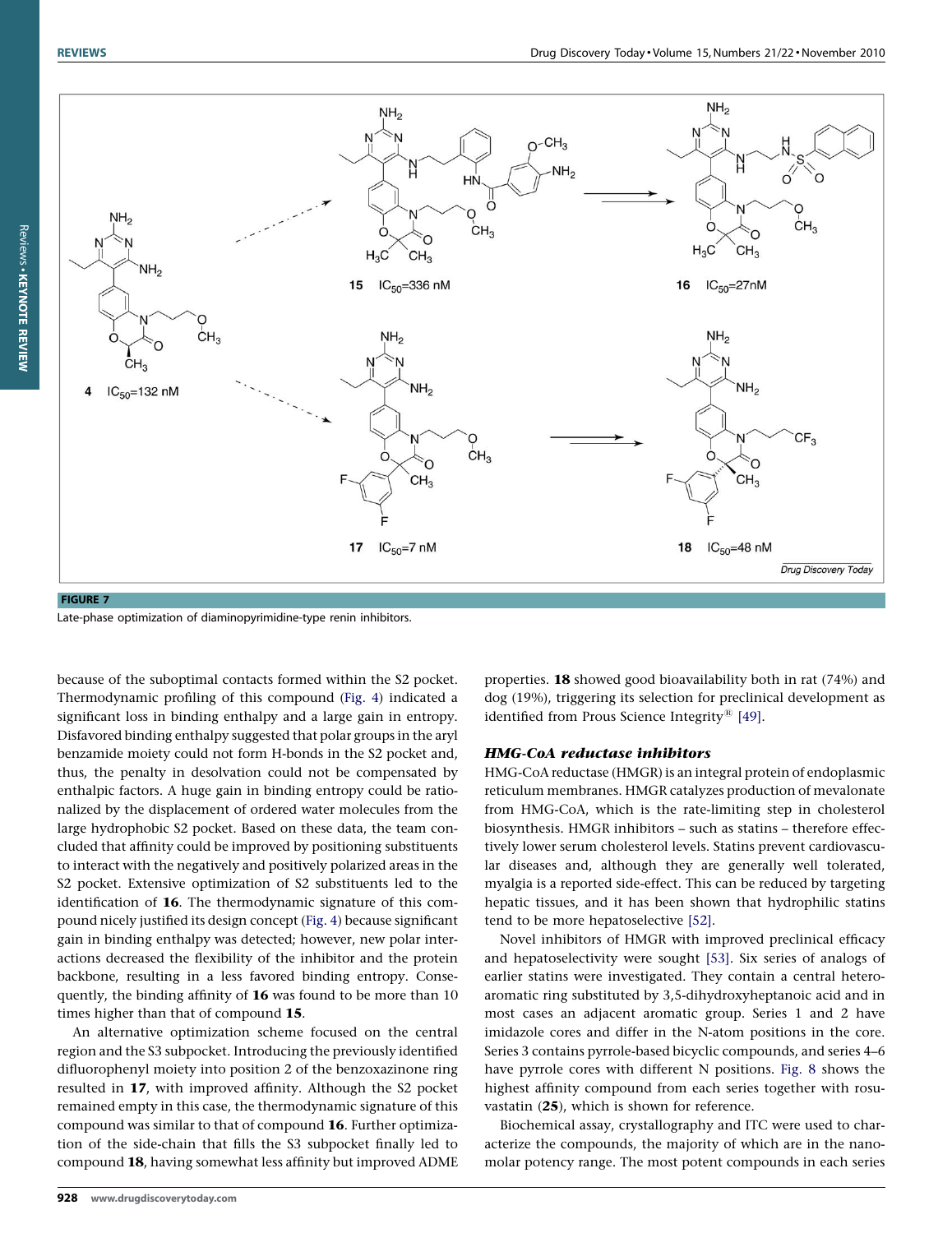Reviews -

KEYNOTE REVIEW

Reviews . KEYNOTE REVIEW

<span id="page-10-0"></span>

HMG-CoA reductase inhibitors. Highest affinity compounds from each series and rosuvastatin.

have single-digit nanomolar activity. By contrast, enthalpy and entropy components vary considerably among the different series, although much less variation was observed within the series. [Fig. 9](#page-11-0) shows the thermodynamic signature of the highest affinity compound from each series.

Series 1 and 2 have highly favorable binding free energy and the highest enthalpy component among all series. Unique structural features in series 1 and 2 include N-benzyl rather than N-phenyl substitution of the amide group and the unsubstituted core Natom adjacent to the amide substituent. The authors proposed that these two factors are responsible for the favorable thermodynamic profile of these compounds. An analysis of the X-ray structure of 19 suggests that the phenyl to benzyl replacement has the advantage that the increased flexibility of the latter promotes the phenyl ring into an advantageous position and preserves the H-bond between the amide carbonyl and Ser565. These optimized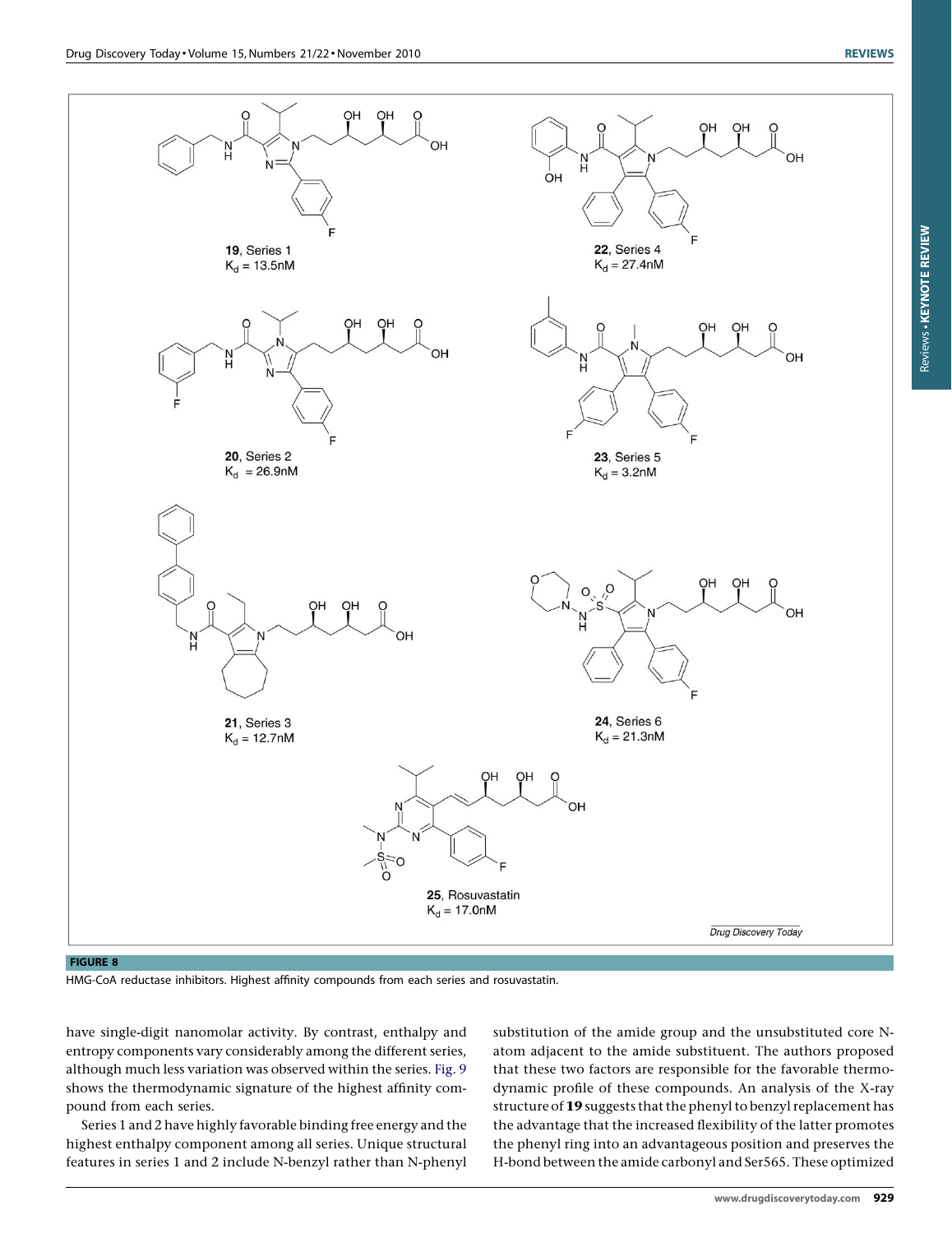<span id="page-11-0"></span>

Thermodynamic profile of HMG-CoA reductase inhibitors.

interactions contribute to an increased binding enthalpy. The absence of the substituent ortho to the carboxamide group is also advantageous for the thermodynamic profile. In the complexes of other series, the partially solvent exposed substituents in this position result in an entropy gain at the expense of an enthalpy loss.

Series 3 compounds have considerably lower binding enthalpy than compounds in series 1 and 2. The X-ray structure of 21 from series 3 reveals that the protein undergoes significant conformational movements that complicate the thermodynamic analysis of these complexes.

The thermodynamic signatures of series 4, 5 and 6 are also inferior to those of series 1 and 2. This is rationalized by the replacement of the preferred N-benzyl by N-phenyl substituents and by the unfavorable substitution of the core N-atom  $(c.f.$ analysis of series 1 and 2). Series 4 and 5 are similar in structure and in terms of binding energy components. The change in the N position is not crucial for the interactions in accordance with the

observed similarity between series 1 and 2. Series 6 compounds contain a sulfonamide in position 4. Apparently, the replacement of carboxamide by sulfonamide has no significant effect on the binding, in line with the partial water exposure of these moieties.

The conclusion of this analysis is that although the different series show similar affinities, they can be distinguished by their thermodynamic profiles. The high enthalpic content of binding of series 1 and 2 favors these series. Because series 1 is more hepatoselective than series 2 [\[53\]](#page-13-0), the former is the most appropriate starting point for further development. It is also noteworthy that series 1 has a thermodynamic signature superior to rosuvastatin that was shown to bind with the highest enthalpy content among marketed statins [\[21,54\].](#page-13-0)

Compounds from series 1 are shown in Fig. 10, and their thermodynamic signatures are in [Fig. 11.](#page-12-0) With the exception of 30, they are characterized by high enthalpy that overcompensates for their unfavorable entropy. The best affinity was measured for 26, 27 and 29, although compound 19, with slightly lower



HMG-CoA reductase inhibitors of series 1.

Reviews -

KEYNOTE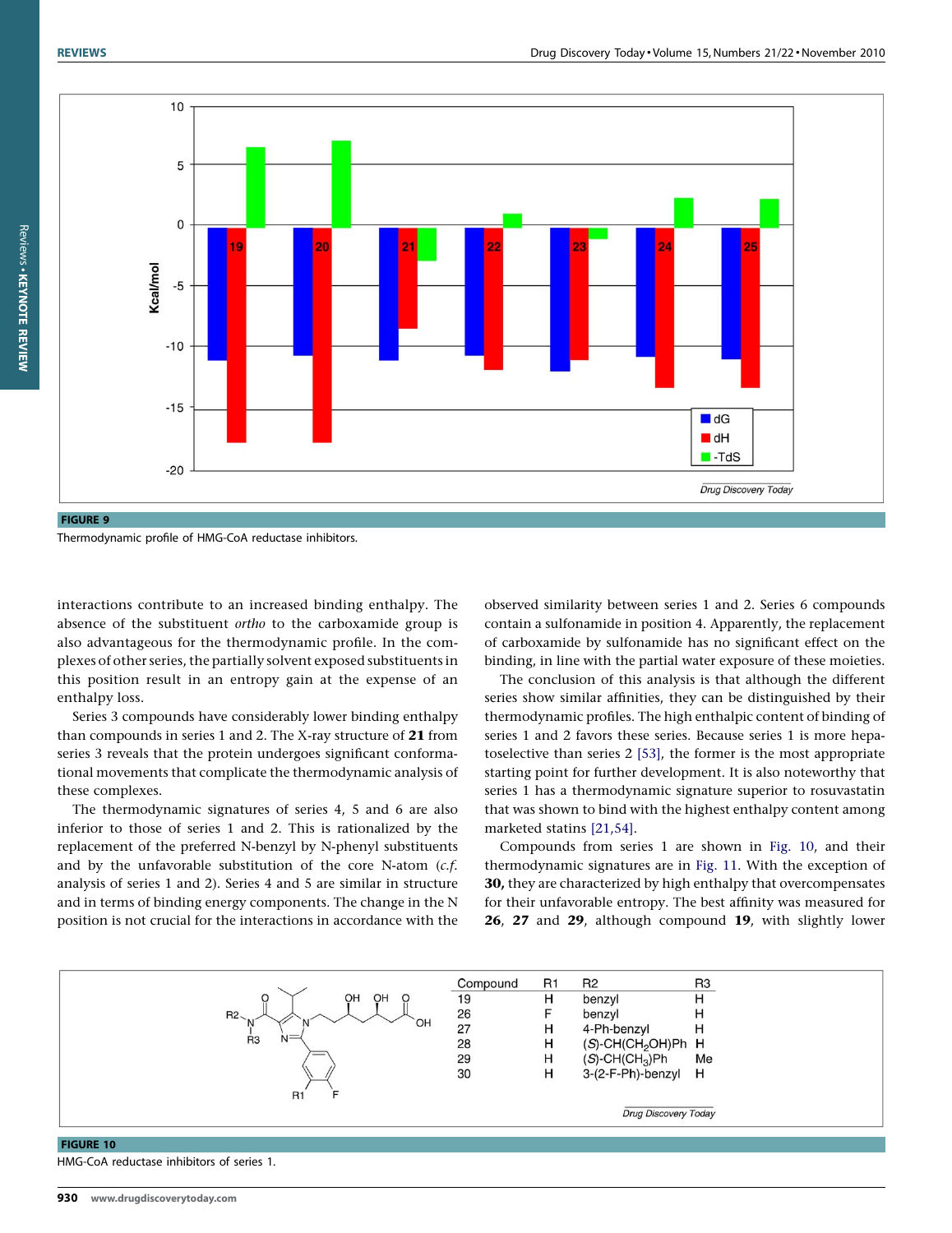<span id="page-12-0"></span>

## FIGURE 11

Thermodynamic profile of series 1 HMG-CoA reductase inhibitors.

affinity, has higher binding enthalpy. Owing to its advantageous balance of properties – including HMGR affinity, binding enthalpy, biological potency, and hepatoselectivity – 19 was selected for preclinical development [\[49,53\]](#page-13-0).

# Concluding remarks

Although the undesirable shift in physicochemical properties of leads was first reported more than a decade ago, the current practice of drug discovery still tends to generate complex and apolar structures that are not ideally suited for clinical development. Recently, we showed that this phenomenon could be traced back to lead discovery (i.e. hit-to-lead optimization is responsible for an unfavorable shift of physicochemical properties). Comparing fragment and HTS hit and lead pairs screened against exactly the same set of targets, we demonstrated that fragment-based optimizations are also affected. Because unfavorable changes in properties seem to be independent of the lead discovery technology applied, we hypothesized that the optimization strategy should have a major impact on compound quality. Analyzing the thermodynamic basis of affinity optimizations, we concluded that entropy-driven optimization strategies contribute significantly to this undesired trend.

We argue that thermodynamically more balanced strategies might provide better quality leads and clinical candidates. Comparative thermodynamic analysis of lead candidates could help identify enthalpically favored starting points. Monitoring thermodynamic profiles along optimization pathways might enable a proper balance between entropic and enthalpic contributions. Promoting enthalpic optimizations, we introduce a size-independent measure of enthalpic efficiency (SIHE) thatmakes unbiased comparison of leads and the progression of compounds in discovery programs possible. Early case studies discussed here show that the concept of thermodynamics guided lead discovery and optimization could contribute to the success of both fragment-based and traditional medicinal chemistry programs.

# Acknowledgements

The authors are grateful to Gábor Maksay, Derek R. Buckle and the anonymous reviewers for their valuable comments.

# Appendix A. Supplementary data

Supplementary data associated with this article can be found, in the online version, at [doi:10.1016/j.drudis.2010.08.013](http://dx.doi.org/10.1016/j.drudis.2010.08.013).

# References

- 1 Teague, S.J. et al. (1999) The design of leadlike combinatorial libraries. Angew. Chem. Int. Ed. Engl. 38, 3743–3748
- 2 Oprea, T.I. et al. (2001) Is there a difference between leads and drugs? A historical perspective. J. Chem. Inf. Comput. Sci. 41, 1308–1315
- 3 Morphy, R. (2006) The influence of target family and functional activity on the physicochemical properties of pre-clinical compounds. J. Med. Chem. 49, 2969–2978
- 4 Hann, M.M. et al. (2001) Molecular complexity and its impact on the probability of finding leads for drug discovery. J. Chem. Inf. Comput. Sci. 41, 856–864
- 5 Leeson, P.D. and Springthorpe, B. (2007) The influence of drug-like concepts on decision-making in medicinal chemistry. Nat. Rev. Drug Discov. 6, 881–890
- 6 Hopkins, A.L. et al. (2006) Can we rationally design promiscuous drugs? Curr. Opin. Struct. Biol. 16, 127–136
- 7 Van de Waterbeemd, H. et al. (2001) Lipophilicity in PK design: methyl, ethyl, futile. J. Comput. Aided Mol. Des. 15, 273–286
- 8 Wenlock, M.C. et al. (2003) A comparison of physiochemical property profiles of development and marketed oral drugs. J. Med. Chem. 46, 1250–1256
- 9 Congreve, M. et al. (2003) A 'rule of three' for fragment-based lead discovery? Drug Discov. Today 8, 876–877
- 10 Murray, C.W. and Rees, D.C. (2009) The rise of fragment-based drug discovery. Nat. Chem. 1, 187–192
- 11 Alex, A.A. and Flocco, M.M. (2007) Fragment-based drug discovery: what has it achieved so far? Curr. Top. Med. Chem. 7, 1544–1567
- 12 Congreve, M. et al. (2008) Recent developments in fragment-based drug discovery. J. Med. Chem. 51, 3661–3680
- 13 Bembenek, S.D. et al. (2009) Ligand efficiency and fragment-based drug discovery. Drug Discov. Today 14, 278–283
- 14 Schulz, M.N. and Hubbard, R.E. (2009) Recent progress in fragment-based lead discovery. Curr. Opin. Pharmacol. 9, 1–7